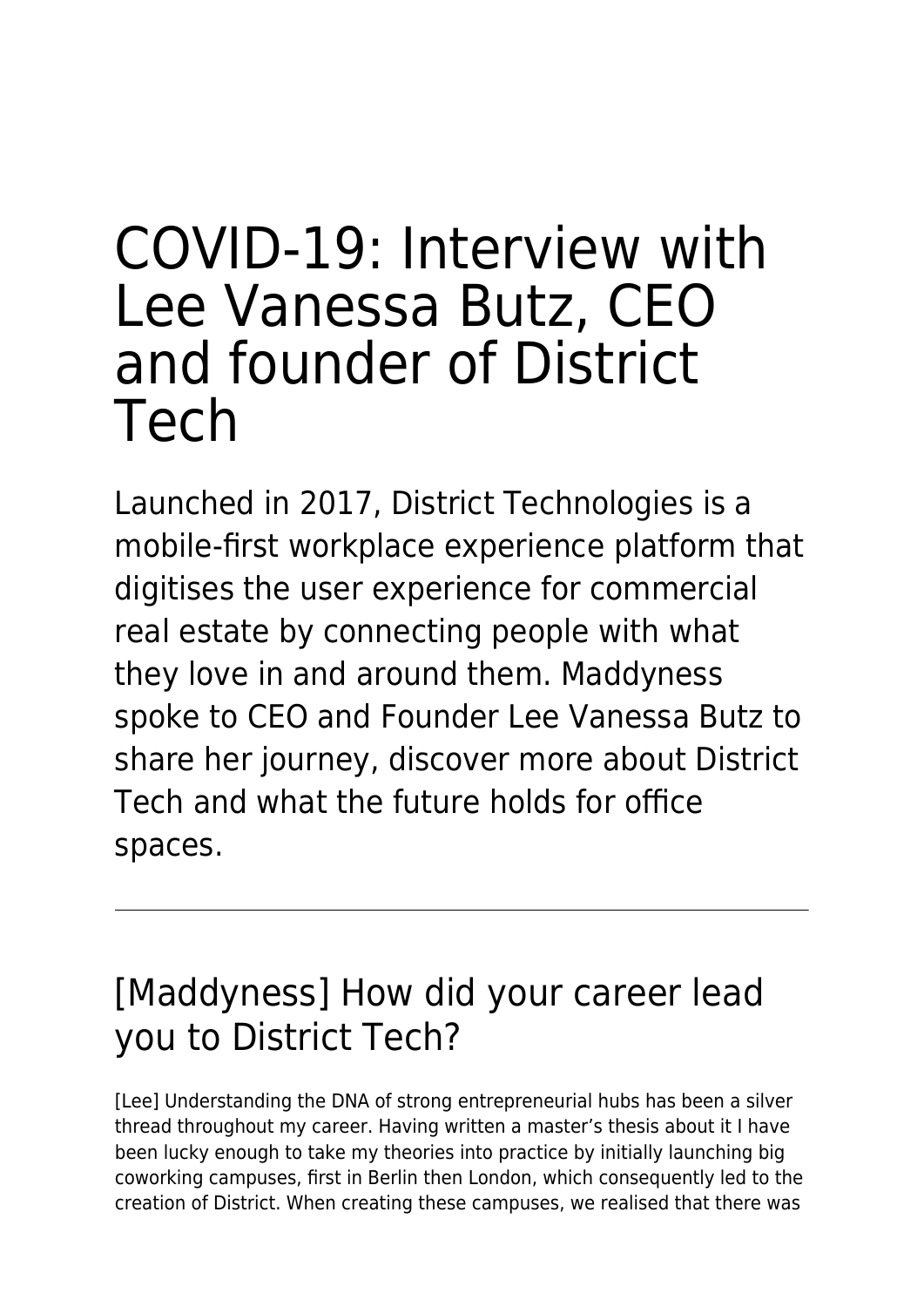a lack of technology available to support them, so I built an app from scratch twice as a client myself.

But [building an app](https://www.maddyness.com/uk/2020/01/29/how-to-launch-a-mobile-app-successfully/) is expensive and doesn't really make sense to maintain yourself due to the expenses and time intensity involved. Therefore, a lot of large real estate players, and even large coworking campuses, have tried building their own office or community apps and have since discarded them to work with someone like us on a software as a service basis.

### What does this software service provide?

District has built a proprietary mobile-first technology platform that it sells to clients who manage different types of buildings focused on community, wellbeing, shared spaces and services. Clients licence an app from us and it's all run on the same back end.

We can white-label, so it feels like the client's own app, allowing them to build their brand without the hassle of building their own tech in-house. The technology helps clients not only manage the people in their buildings but also operations: meeting room space, products to buy or sell, any amenities, concierge-style services or add-ons such as massages or dry-cleaning.

It can also function as a basic communication platform as it allows the landlord, property manager or company to communicate better in real-time with people in their buildings, which they've never been able to do before. In the past, the tenant-landlord relationship has been quite tarnished and we are helping our clients fix that. It used to be that office space was sold on 10+ year leases and landlords wouldn't speak to tenants unless something was broken or there was rent due. This has evolved significantly since.

We're fundamentally trying to evolve this dynamic from a negative landlord/tenant relationship into the opportunity for a more positive one by giving the clients the tools to build a much closer almost real-time connection.

It doesn't just have to be the owner. If the building is fully operated by a sole tenant or one company is managing it, they can also benefit from the same products that we have. Such as WPP for example, where we are rolling out to 170K employees globally for their campus experiences, and we also signed a large gaming company recently that will be using our tech to connect with their employees whether they are in the office or at home.

The added benefit of working with a SaaS company like ours is that the client benefits from any new core functionalities or features we roll out, and will never be left with an outdated platform due to it constantly being iterated and updated.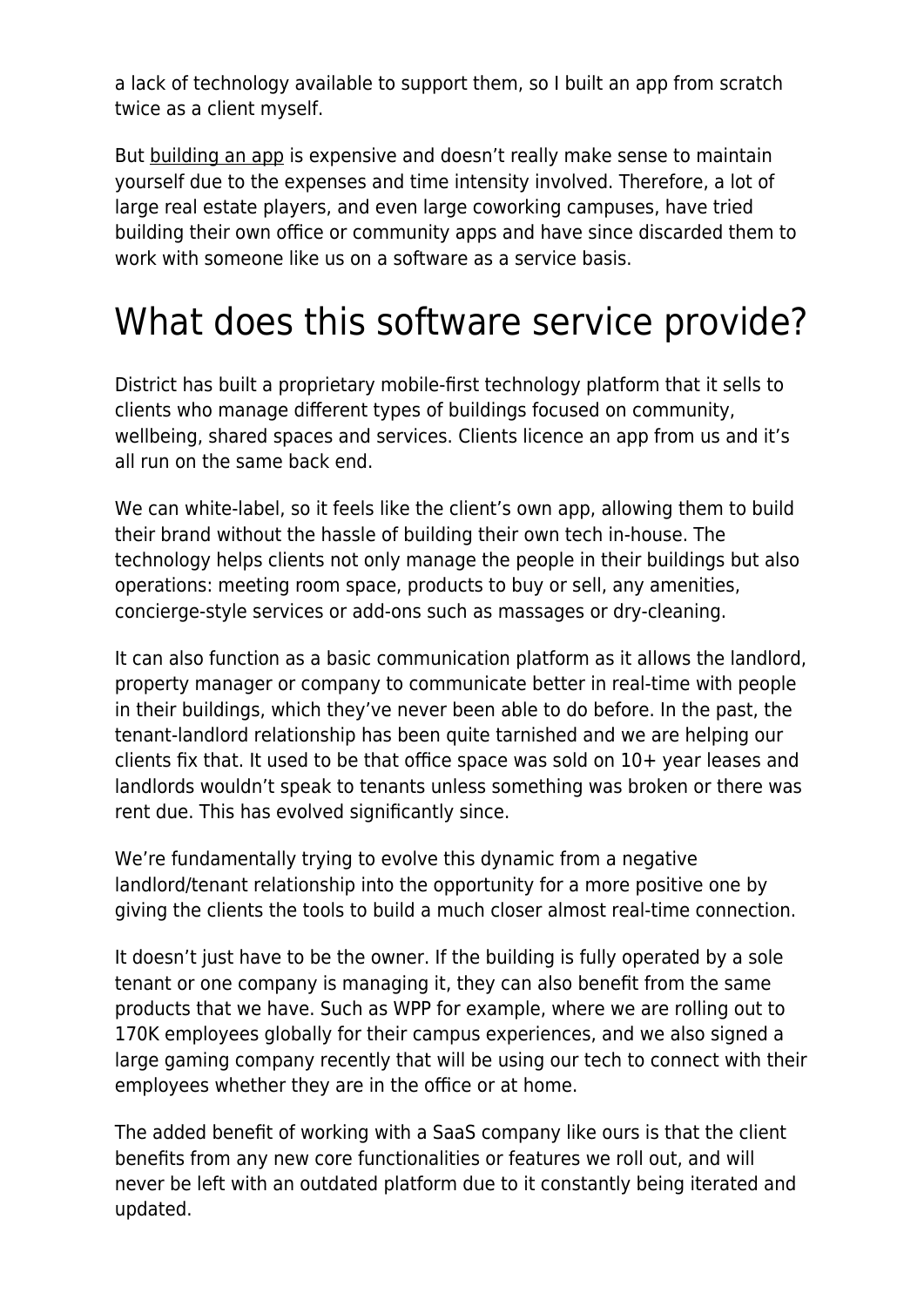# How does it work as an employee user?

Let's say for instance you're on the commute to work, you can open the app via face-id and the first thing you will see is what's happening today: any meetings, lunchtime networking activities, yoga classes – whatever is available in your office space. You could order products or services to your desk with the click of a button or scroll down to see what's happening tomorrow and the week ahead etc, so you don't miss any events or learning activities.

If you have integrated access control features you can use the same app to enter the main building, essentially replacing company cards or plastic lanyards. Once inside you can do whatever you like, perhaps book a meeting room, then put it away and focus on work. It's not like Instagram where you scroll all day; we've designed the platform to get what you need and then close it.

On the flip side, we also have community profiles where you can communicate with people in your company or building. You're a designer, for example, and you want to connect with other designers, maybe to go for a lunch, collaborate or make new friends, then you could use our community features to do so. Conversely, some clients who work in an office of 10,000 people might want to deactivate this or any others features – then the functionality can also be turned off.

The software is customisable to suit both client and user needs: clients can choose how much they want to show, and users can choose how and when they need it. The platform can also contain important structural information such as floor plans, car parking, wi-fi etc. Feeling appreciated, valued, and engaged in the workplace increases productivity and employee retention, so this app is a great way to support a company's employee engagement strategy as a digital platform at employees' fingertip.

Essentially, we're trying to bring the vision of coworking campuses to traditional office spaces and create a one-stop shop for your working environment. The benefit is increased loyalty and engagement from users, a more streamlined smart building that's a joy to be in and insights that can be tapped into for a deeper understanding of your community.

## How has District Tech coped with the COVID-19 pandemic?

Well firstly it's about the team. My personal focus as founder and CEO has been the wellbeing of our team, checking-in on their mental health, allowing them a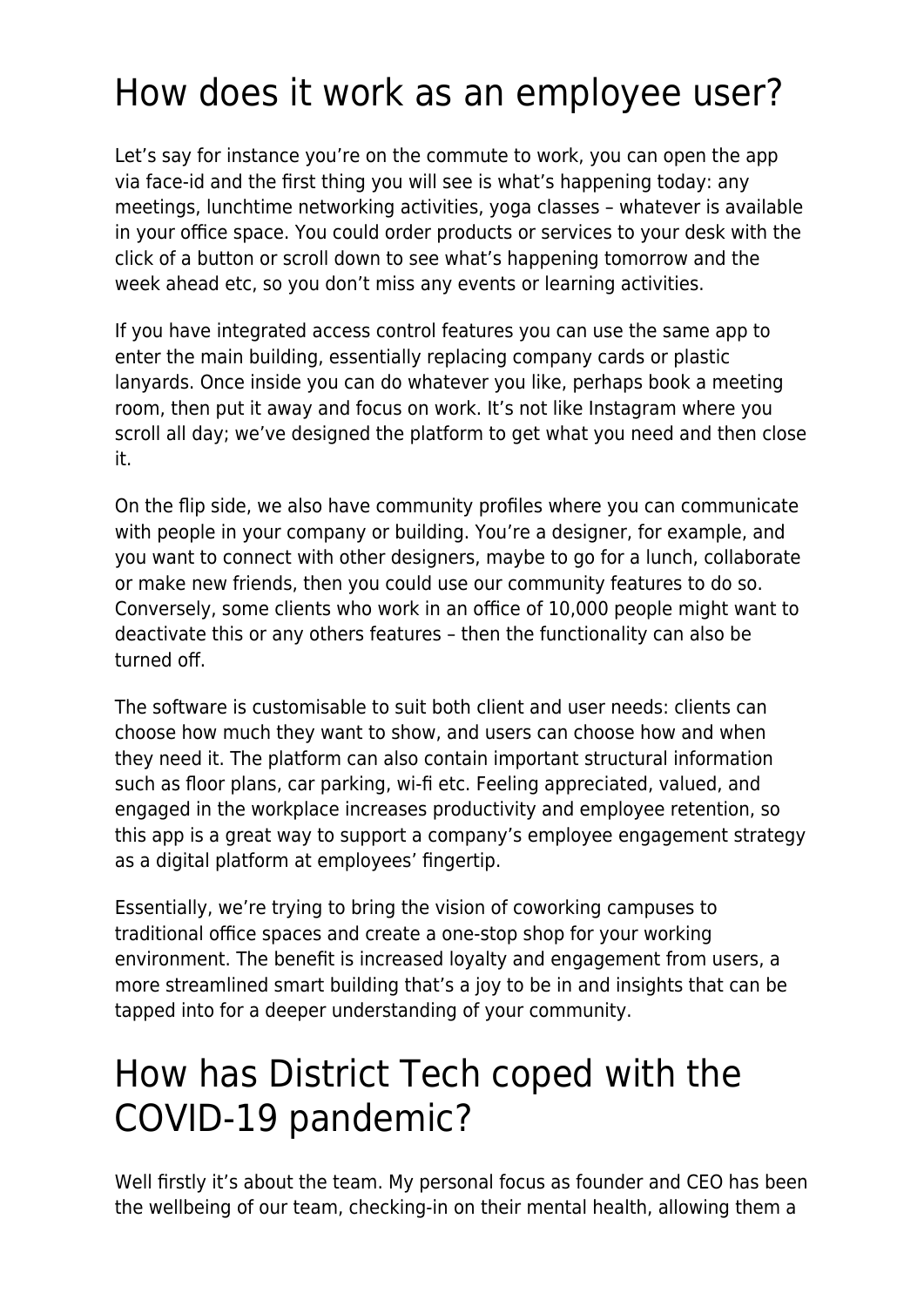day off or regularly running non-work related events through our District app, such as daily drop-in sessions, where any employee can join for a coffee and a chat.

I haven't had to furlough anybody, reduce hours, or make pay-cuts, which has been fantastic, and we are very privileged to have not been too affected by it. Because our products operate online, we can work remotely from home, so it hasn't been as disruptive as other businesses, and fortunately we haven't lost any clients. A lot of them are big companies in their own right, so have the means to continue with our service, and they think our product is very important to them, especially right now.

We've taken this time to really reflect on our product and identify how it can support our clients during this time and as we come into the "new normal". Off the back of it, we have developed brand new functionalities to help with reentering the workplace safely. Due to the nature of our platform, it has almost become more valuable in these times, though it might sound bad to say because a lot of my start-up friends are struggling. I feel grateful because not only have we been able to survive this current climate but thrive and continue to grow our business. Looking at the positives, hopefully, the world post-corona will bring about new opportunities.

#### How have you personally been coping during the confinement?

Making sure I take lots of breaks because it's very easy for me to spend all day doing back-to-back Zoom meetings. I've been attempting to do sports alone at home for the first time, which is a skill that I haven't yet mastered, but I'll keep trying! As lockdown eases, I've been going for walks and socially distanced picnics with friends because I think it's important to start re-integrating with human beings as we prepare to return to work and hopefully an enhanced new normal life.

# What does this return to work look like?

Within commercial real estate, the primary concern for companies and building owners is ensuring the welfare of employees and tenants. Currently, there's a real focus on reassuring returning personnel by taking physical measures to improve standards of health and safety in working environments, for instance, hand sanitisers and new floor plans. But the key here is communication.

There's no point going to these lengths if your tenants don't know about it, or are still uncomfortable returning to shared spaces, and that's where the District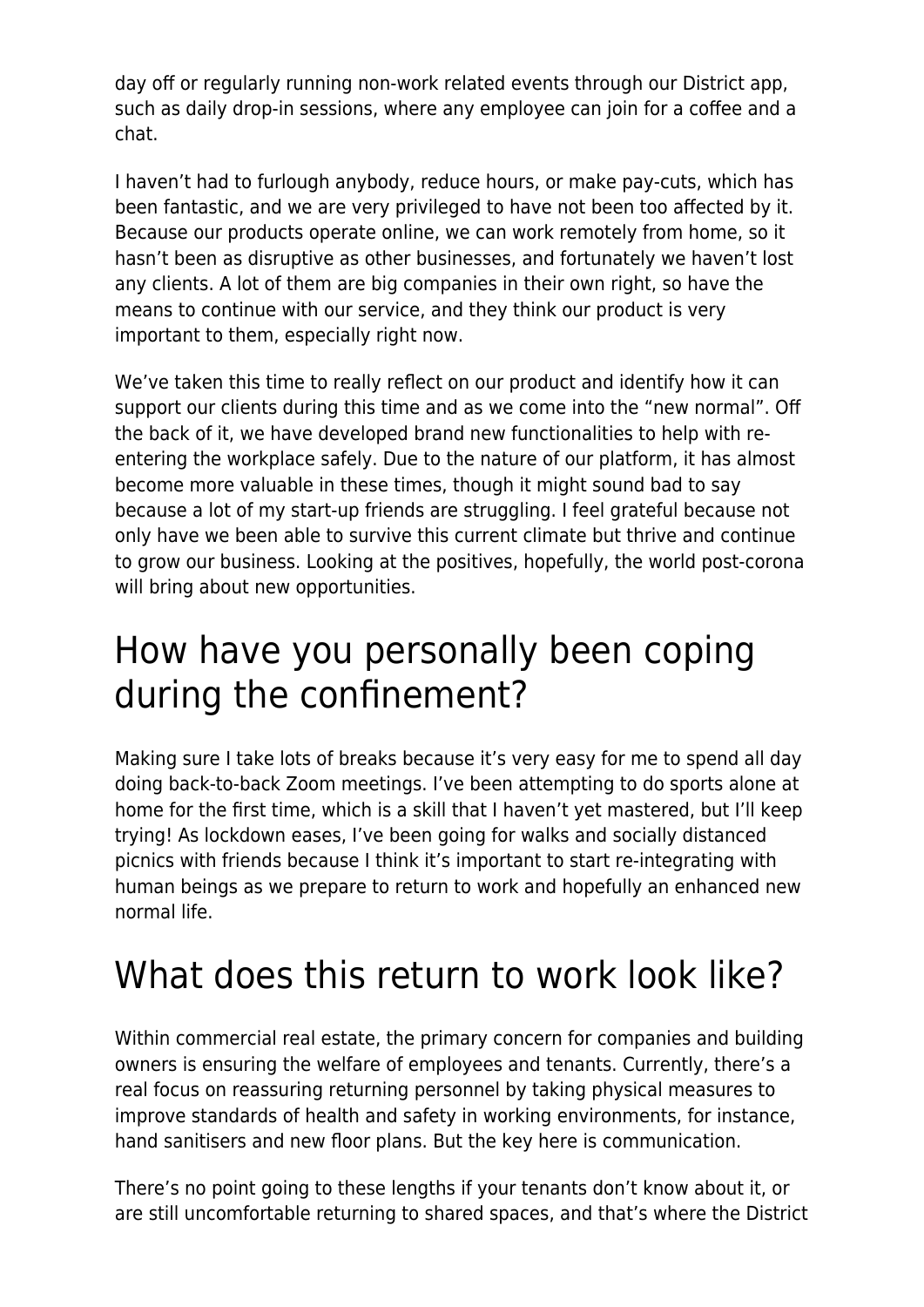Tech platform comes in. We've just launched some of our COVID-secure workplace functionalities to help get people back to the workplace safely through features such as health check-ins, booking contactless services and using heat mapping to indicate the least crowded areas. With the push notification functionality, you can send a short message that your community will receive immediately.

What I've found interesting is that we consider ourselves within Proptech, which before the outbreak was seen as a nice add-on for building communities. But it has now become an essential tool for landlords looking to rebuild confidence by informing tenants of safety measures taken and any upcoming important events. If you're a really forward-thinking owner, you could even take it a step further by implementing a hands-free environment; using an app to open doors, access control lifts or adjust the air quality in your smart building.

#### What about the future of office space?

Well apart from physical measures taken, I think we're going to see a substantial shift in the perceptions of what actually constitutes as an 'office', and therefore the way in which they're utilised. The rigid 9-5 schedule and everyday commute will be consigned to the past. Don't get me wrong – offices aren't going away – it's just how we use them that will change. Flexibility is key.

Companies will adopt a more fluid approach, mainly using offices like hubs as a point of contact for meetings, because face-to-face interaction is still crucial for generating productivity. With people now accustomed to working remotely, the 'office space' or working environment could be anywhere you choose: your home, a café (when they open), wherever employees feel most comfortable and productive.

Looking at the bigger picture, the most efficient change will be in optimising the functionality office space, which again is where District comes in. With an online platform, your staff don't have to necessarily be based on the premises in order to communicate efficiently. You can book space as and when you need, really streamlining the process with a nice user experience whilst optimising space, time, and money.

Moving forward, for us it's no longer just about coworking, which in the established sense is now pretty dead, but will re-emerge in some form and always be there – because working cooperatively has always been there. For us it's now more about managing a portfolio of assets. If you're a big landowner, like CEG or Merlin Properties or another of our clients, your focus is to optimise your asset value across your portfolio no matter how long the lease length may